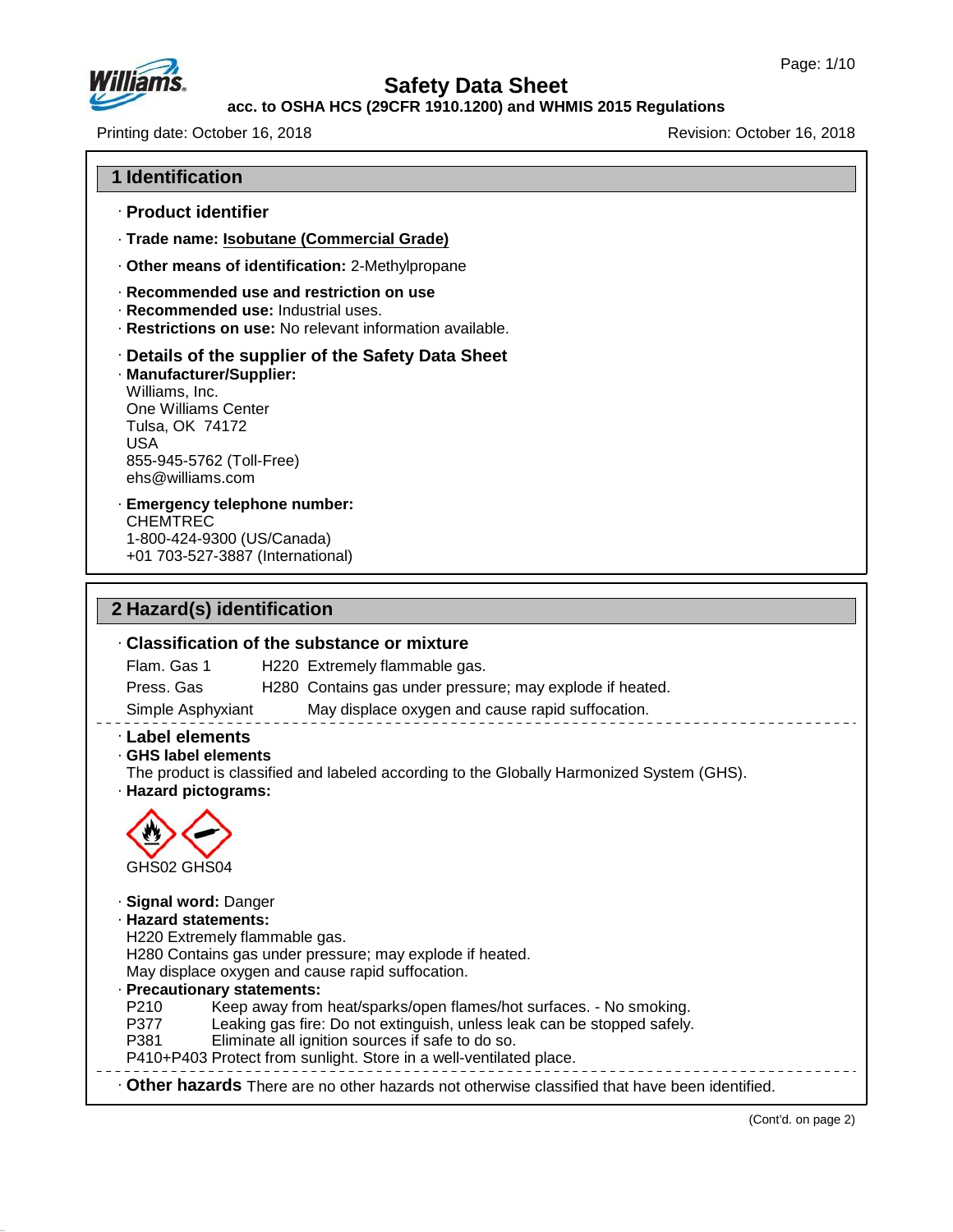

# **acc. to OSHA HCS (29CFR 1910.1200) and WHMIS 2015 Regulations**

Printing date: October 16, 2018 Revision: October 16, 2018

**Trade name: Isobutane (Commercial Grade)**

(Cont'd. of page 1)

|                    | <b>Chemical characterization: Mixtures</b> |                                                                          |           |  |  |  |  |
|--------------------|--------------------------------------------|--------------------------------------------------------------------------|-----------|--|--|--|--|
| <b>Components:</b> |                                            |                                                                          |           |  |  |  |  |
|                    | 75-28-5   isobutane                        | <b>Elam. Gas 1, H220</b><br>Press. Gas, H280<br>Simple Asphyxiant        | >95%      |  |  |  |  |
| 106-97-8 butane    |                                            | <b>Elam. Gas 1, H220</b><br>Press. Gas, H280<br>Simple Asphyxiant        | $< 5\%$   |  |  |  |  |
|                    | $\overline{74-98-6}$ Propane               | <b>Elam. Gas 1, H220</b><br>Press. Gas, H280<br>Simple Asphyxiant        | $<3\%$    |  |  |  |  |
| 75-08-1            | ethyl mercaptan                            | <b> ◆ Flam. Liq. 2, H225</b><br>◆ Acute Tox. 4, H302; Acute Tox. 4, H332 | $< 0.1\%$ |  |  |  |  |

### For the listed ingredient(s), the identity and/or exact percentage(s) are being withheld as a trade secret. For the wording of the listed Hazard Statements, refer to section 16.

# **4 First-aid measures**

#### · **Description of first aid measures**

# · **After inhalation:**

#### Supply fresh air.

Provide oxygen treatment if affected person has difficulty breathing.

If experiencing respiratory symptoms: Call a poison center/doctor.

· **After skin contact:**

In cases of frostbite from liquefied gas or from high-pressure systems, rinse with plenty of water. Do not remove clothing.

- · **After eye contact:**
- Remove contact lenses if worn.

Rinse opened eye for several minutes under running water. If symptoms persist, consult a doctor.

- · **After swallowing:** Unlikely route of exposure.
- · **Most important symptoms and effects, both acute and delayed: Dizziness**
- Coughing

47.0.13

Frostbite from liquefied gas or high-pressure systems.

- **Disorientation**
- · **Danger:** May displace oxygen and cause rapid suffocation.
- · **Indication of any immediate medical attention and special treatment needed:**

If necessary oxygen respiration treatment.

## **5 Fire-fighting measures**

- · **Extinguishing media**
- · **Suitable extinguishing agents:** Foam

(Cont'd. on page 3)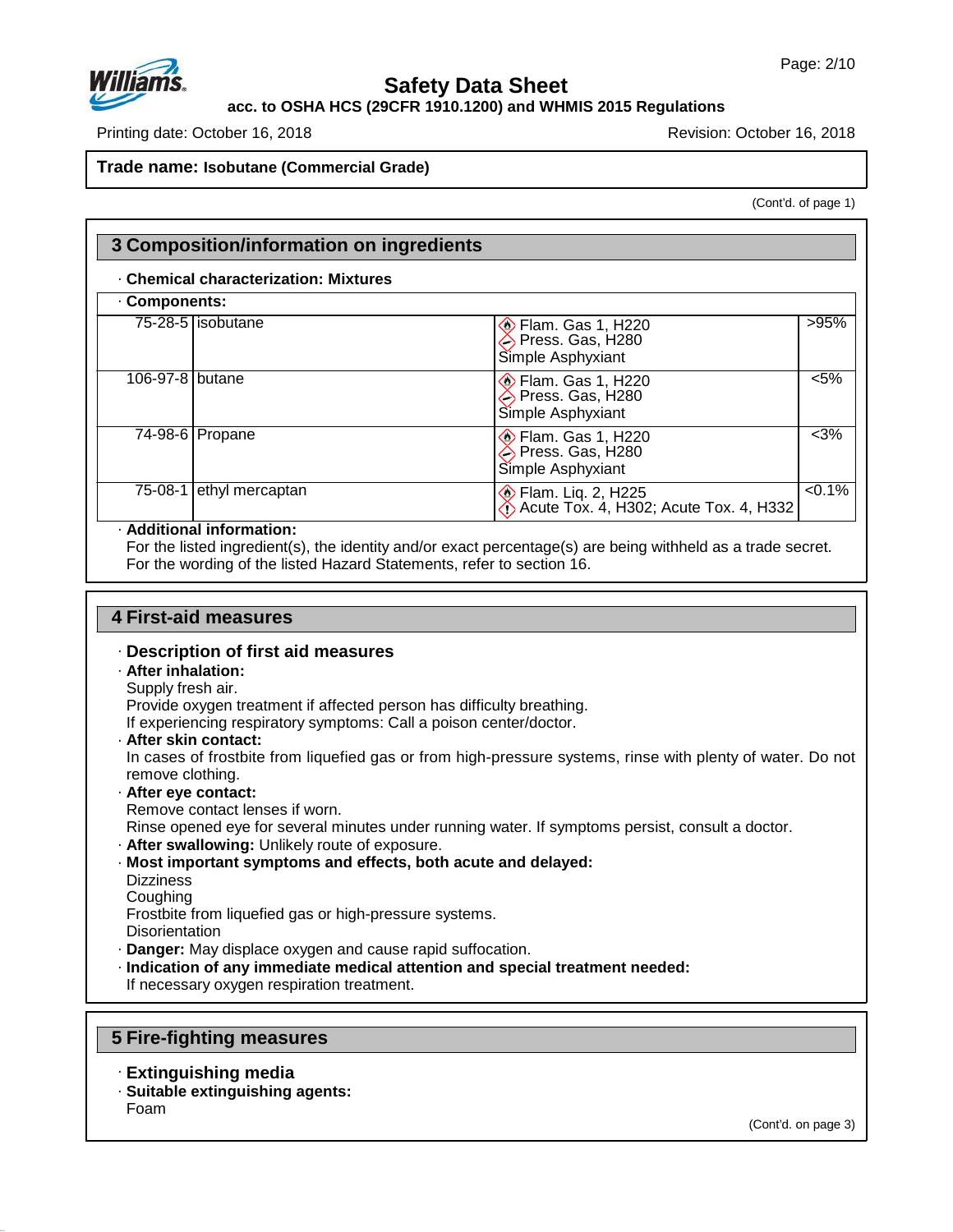

#### **acc. to OSHA HCS (29CFR 1910.1200) and WHMIS 2015 Regulations**

Printing date: October 16, 2018 Revision: October 16, 2018

**Trade name: Isobutane (Commercial Grade)**

(Cont'd. of page 2)

Water fog / haze Gaseous extinguishing agents Carbon dioxide

· **For safety reasons unsuitable extinguishing agents:** Water stream.

· **Special hazards arising from the substance or mixture**

Danger of receptacles bursting because of high vapor pressure if heated. Extremely flammable gas.

- · **Advice for firefighters**
- · **Protective equipment:** Wear self-contained respiratory protective device. Wear fully protective suit.
- · **Additional information:**

Eliminate all ignition sources if safe to do so.

In case of major fire and large quantities: Evacuate area. Fight fire remotely due to the risk of explosion. Leaking gas fire: Do not extinguish, unless leak can be stopped safely.

# **6 Accidental release measures**

· **Personal precautions, protective equipment and emergency procedures**

Wear protective equipment. Keep unprotected persons away.

Ensure adequate ventilation.

Keep away from ignition sources.

Take precautionary measures against static discharge.

Use only non-sparking tools.

Protect from heat.

For large spills, use respiratory protective device against the effects of fumes/dust/aerosol.

- · **Environmental precautions** No special measures required.
- · **Methods and material for containment and cleaning up** Allow to evaporate.
- · **Reference to other sections**

See Section 7 for information on safe handling.

See Section 8 for information on personal protection equipment.

See Section 13 for disposal information.

# **7 Handling and storage**

#### · **Handling**

47.0.13

· **Precautions for safe handling:** Use enclosed means of conveyance.

· **Information about protection against explosions and fires:**

Keep ignition sources away - Do not smoke.

Protect against electrostatic charges.

Ground/bond container and receiving equipment.

Emergency cooling must be available in case of nearby fire.

Flammable gas-air mixtures may be formed in empty containers/receptacles.

· **Conditions for safe storage, including any incompatibilities**

· **Requirements to be met by storerooms and receptacles:**

Avoid storage near extreme heat, ignition sources or open flame.

· **Information about storage in one common storage facility:** Store away from oxidizing agents.

(Cont'd. on page 4)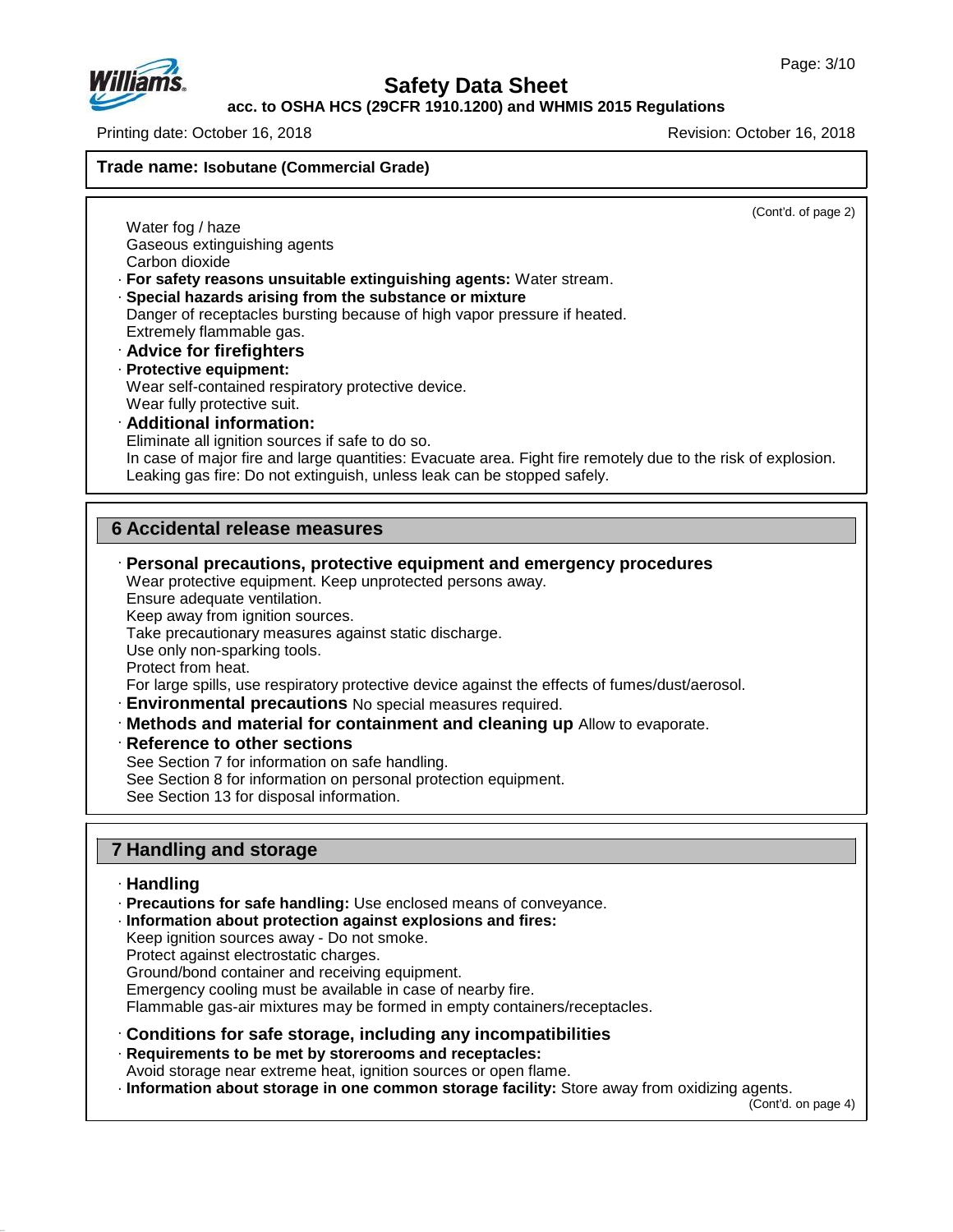# **Safety Data Sheet**

**acc. to OSHA HCS (29CFR 1910.1200) and WHMIS 2015 Regulations**

Printing date: October 16, 2018 **Printing date: October 16, 2018** 

**Trade name: Isobutane (Commercial Grade)**

(Cont'd. of page 3)

# · **Further information about storage conditions:**

Store in a cool place. Heat will increase pressure and may lead to the receptacle bursting.

· **Specific end use(s)** No relevant information available.

| Control parameters      |                                                                        |  |  |  |  |
|-------------------------|------------------------------------------------------------------------|--|--|--|--|
|                         | Components with limit values that require monitoring at the workplace: |  |  |  |  |
| 75-28-5 isobutane       |                                                                        |  |  |  |  |
| <b>TLV (USA)</b>        | Short-term value: 2370 mg/m <sup>3</sup> , 1000 ppm<br>(EX)            |  |  |  |  |
| EL (Canada)             | Short-term value: 1000 ppm<br>EХ                                       |  |  |  |  |
| EV (Canada)             | Long-term value: 800 ppm<br>revoked as of 01/01/18                     |  |  |  |  |
|                         | LMPE (Mexico)   Long-term value: 1000 ppm                              |  |  |  |  |
| 106-97-8 butane         |                                                                        |  |  |  |  |
| <b>REL (USA)</b>        | Long-term value: 1900 mg/m <sup>3</sup> , 800 ppm                      |  |  |  |  |
| TLV (USA)               | Short-term value: 2370 mg/m <sup>3</sup> , 1000 ppm<br>(EX)            |  |  |  |  |
| EL (Canada)             | Short-term value: 1000 ppm<br>EX.                                      |  |  |  |  |
| EV (Canada)             | Long-term value: 800 ppm<br>revoked as of 01/01/18                     |  |  |  |  |
| LMPE (Mexico)           | Long-term value: 1000 ppm                                              |  |  |  |  |
| 74-98-6 Propane         |                                                                        |  |  |  |  |
| PEL (USA)               | Long-term value: 1800 mg/m <sup>3</sup> , 1000 ppm                     |  |  |  |  |
| REL (USA)               | Long-term value: 1800 mg/m <sup>3</sup> , 1000 ppm                     |  |  |  |  |
| TLV (USA)               | refer to Appendix F inTLVs&BEIs book; D, EX                            |  |  |  |  |
| EL (Canada)             | Simple asphyxiant; EX                                                  |  |  |  |  |
| EV (Canada)             | Long-term value: 1,000 ppm<br>revoked as of 01/01/18                   |  |  |  |  |
|                         | LMPE (Mexico) Long-term value: 1000 ppm                                |  |  |  |  |
| 75-08-1 ethyl mercaptan |                                                                        |  |  |  |  |
| PEL (USA)               | Ceiling limit value: 25 mg/m <sup>3</sup> , 10 ppm                     |  |  |  |  |
| REL (USA)               | Ceiling limit value: 1.3* mg/m <sup>3</sup> , 0.5* ppm<br>$*15$ min    |  |  |  |  |
| TLV (USA)               | Long-term value: 1.3 mg/m <sup>3</sup> , 0.5 ppm                       |  |  |  |  |
| EL (Canada)             | Long-term value: 0.5 ppm                                               |  |  |  |  |
| EV (Canada)             | Long-term value: 1.3 mg/m <sup>3</sup> , 0.5 ppm                       |  |  |  |  |
|                         | LMPE (Mexico) Long-term value: 0.5 ppm                                 |  |  |  |  |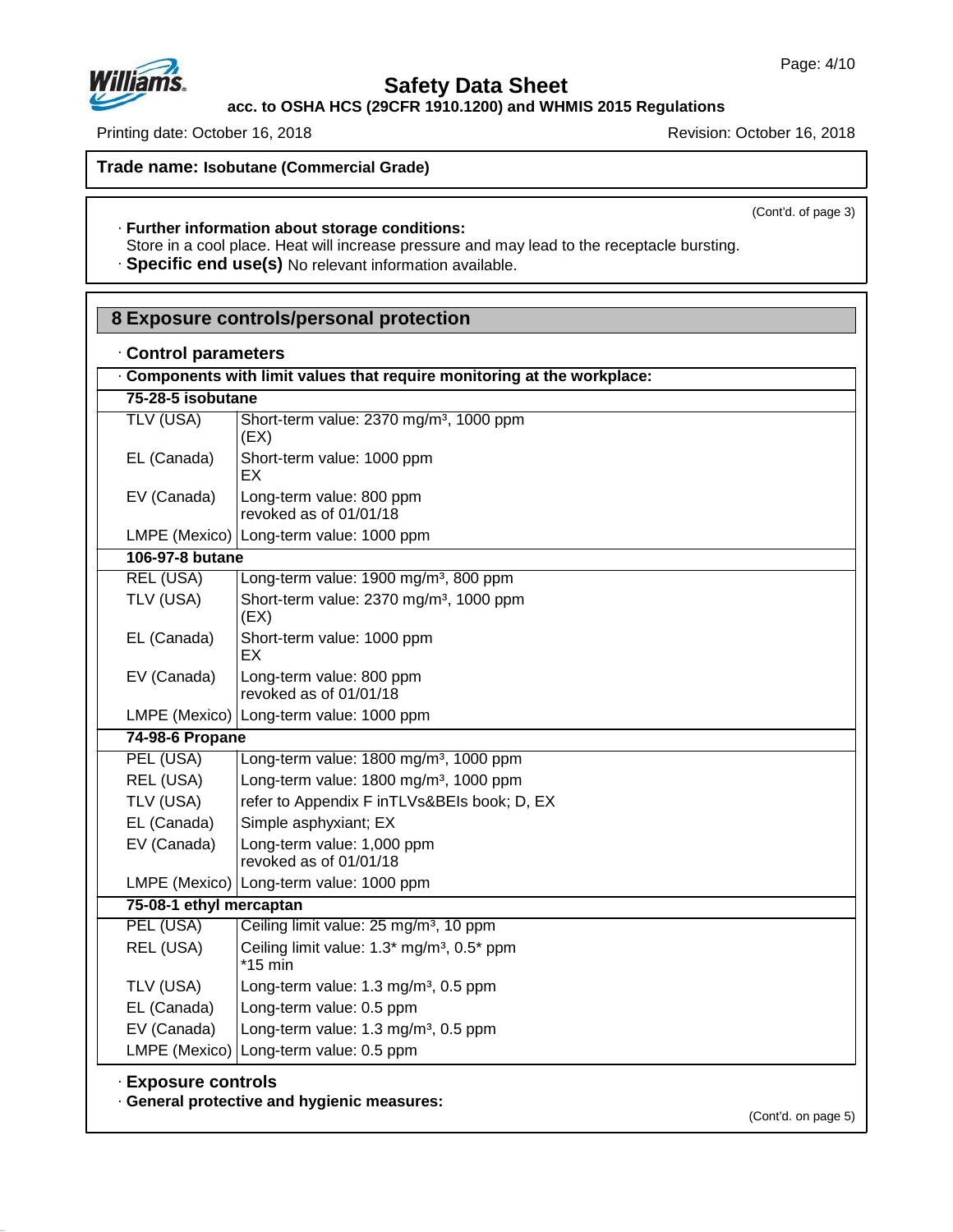

# **Safety Data Sheet**

**acc. to OSHA HCS (29CFR 1910.1200) and WHMIS 2015 Regulations**

Printing date: October 16, 2018 Revision: October 16, 2018

**Trade name: Isobutane (Commercial Grade)** (Cont'd. of page 4) The usual precautionary measures for handling chemicals should be followed. Keep away from foodstuffs, beverages and feed. Wash hands before breaks and at the end of work. · **Engineering controls:** Provide adequate ventilation. · **Breathing equipment:** Not required under normal conditions of use. Self-contained respiratory protective device should be used in case of large spills or leaks. · **Protection of hands:** Wear gloves for protection against thermal and mechanical hazards according to OSHA and NIOSH rules. · **Eye protection:** Safety glasses Follow relevant national guidelines concerning the use of protective eyewear. · **Body protection:** Wear appropriate protective clothing. · **Limitation and supervision of exposure into the environment** No relevant information available. · **Risk management measures** No relevant information available. **9 Physical and chemical properties** · **Information on basic physical and chemical properties** · **Appearance: Form:** Compressed liquefied gas<br> **Color:** Colorless **Color:** Colorless

| uului.<br>· Odor:                | UUIUIITOO<br>Normally odorless. Pungent odor present if odorizing agent is<br>added.           |
|----------------------------------|------------------------------------------------------------------------------------------------|
| · Odor threshold:                | Not determined.                                                                                |
| · pH-value:                      | Not determined.                                                                                |
| · Melting point/Melting range:   | Not determined.                                                                                |
| · Boiling point/Boiling range:   | $-12$ °C (10.4 °F)                                                                             |
| · Flash point:                   | $-83$ °C (-117.4 °F)                                                                           |
| · Flammability (solid, gaseous): | Extremely flammable gas.                                                                       |
| · Auto-ignition temperature:     | >460 °C (>860 °F)                                                                              |
| · Decomposition temperature:     | Not determined.                                                                                |
| · Danger of explosion:           | Product is not explosive. However, formation of explosive air/<br>vapor mixtures are possible. |
| <b>Explosion limits</b>          |                                                                                                |
| Lower:                           | 1.8 Vol $%$                                                                                    |
| Upper:                           | 8.4 Vol %                                                                                      |
| · Oxidizing properties:          | Not determined.                                                                                |
|                                  | (Cont'd. on page 6)                                                                            |
|                                  |                                                                                                |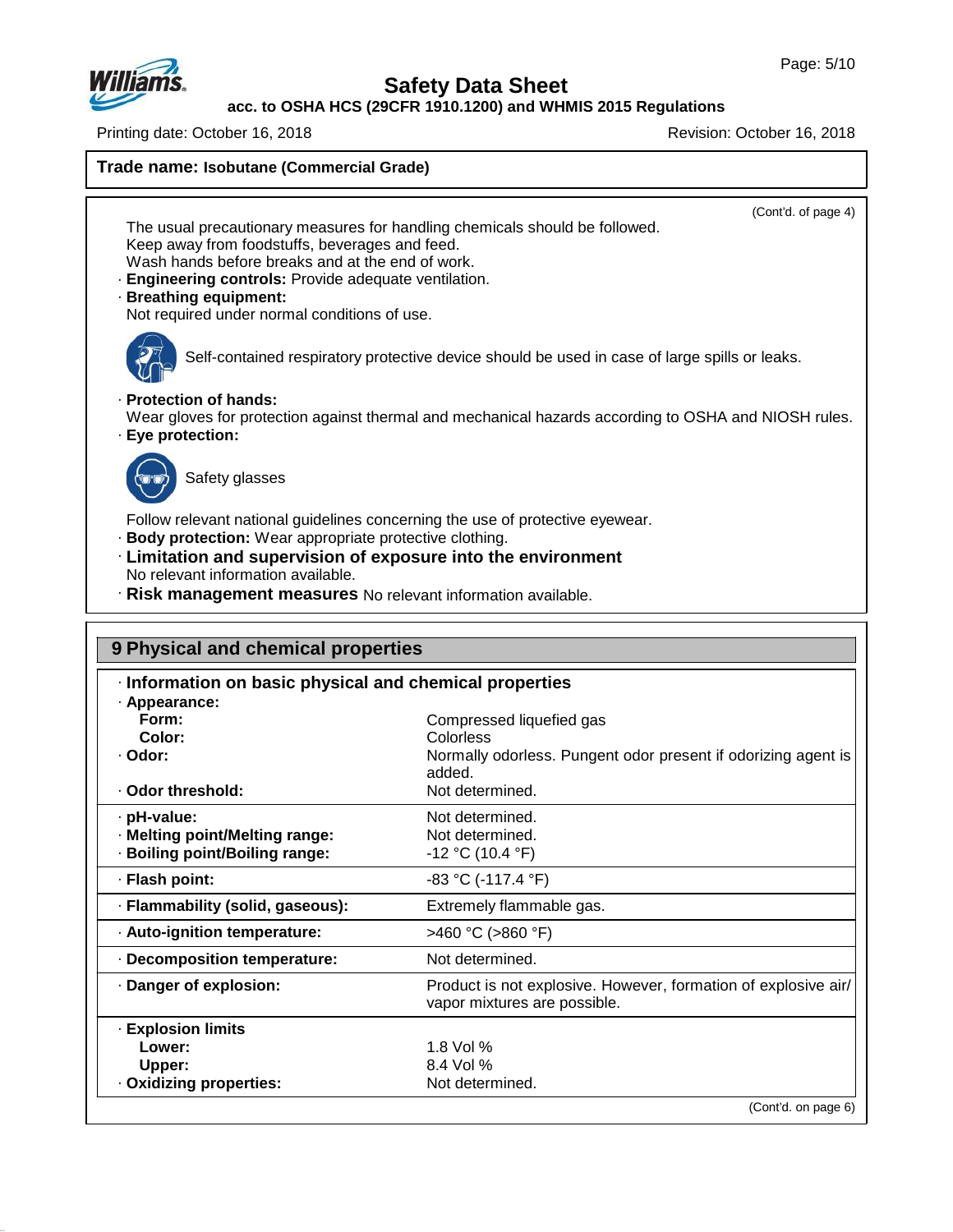

**acc. to OSHA HCS (29CFR 1910.1200) and WHMIS 2015 Regulations**

Printing date: October 16, 2018 Revision: October 16, 2018

#### **Trade name: Isobutane (Commercial Grade)**

|                                                         | (Cont'd. of page 5)                |  |
|---------------------------------------------------------|------------------------------------|--|
| · Vapor pressure at 37.8 °C (100 °F):                   | 2350 mmHg (45.4 psi)               |  |
| · Density:                                              |                                    |  |
| <b>Relative density:</b>                                | 0.563                              |  |
| Vapor density:                                          | Not determined.                    |  |
| Relative vapor density at 20 °C (68 °F): 2.06 (air = 1) |                                    |  |
| <b>Evaporation rate:</b>                                | Not applicable.                    |  |
| · Solubility in / Miscibility with                      |                                    |  |
| Water:                                                  | Not miscible or difficult to mix.  |  |
| · Partition coefficient (n-octanol/water):              | Not determined.                    |  |
| · Viscosity                                             |                                    |  |
| Dynamic:                                                | Not determined.                    |  |
| Kinematic:                                              | Not determined.                    |  |
| Other information                                       | No relevant information available. |  |

## **10 Stability and reactivity**

- · **Reactivity:** No data available for self-reactivity.
- · **Chemical stability:** Stable under normal temperatures and pressures.
- · **Thermal decomposition / conditions to be avoided:**
- Danger of receptacles bursting because of high vapor pressure if heated.

#### · **Possibility of hazardous reactions**

- Extremely flammable gas.
- Reacts with halogenated compounds.
- Develops readily flammable gases / fumes.
- Reacts with oxidizing agents.

Can form explosive mixtures in air if heated above flash point and/or when sprayed or atomized.

- Hazardous gases may be released if heated above the decomposition point.
- · **Conditions to avoid**
- Excessive heat. Keep ignition sources away - Do not smoke.

# · **Incompatible materials**

**Oxidizers** 

Halogenated compounds.

· **Hazardous decomposition products**

Under fire conditions only:

Carbon monoxide and carbon dioxide

# **11 Toxicological information**

#### · **Information on toxicological effects**

· **Acute toxicity:** Based on available data, the classification criteria are not met.

- · **LD/LC50 values that are relevant for classification:** None.
- · **Primary irritant effect:**

47.0.13

· **On the skin:** Based on available data, the classification criteria are not met.

(Cont'd. on page 7)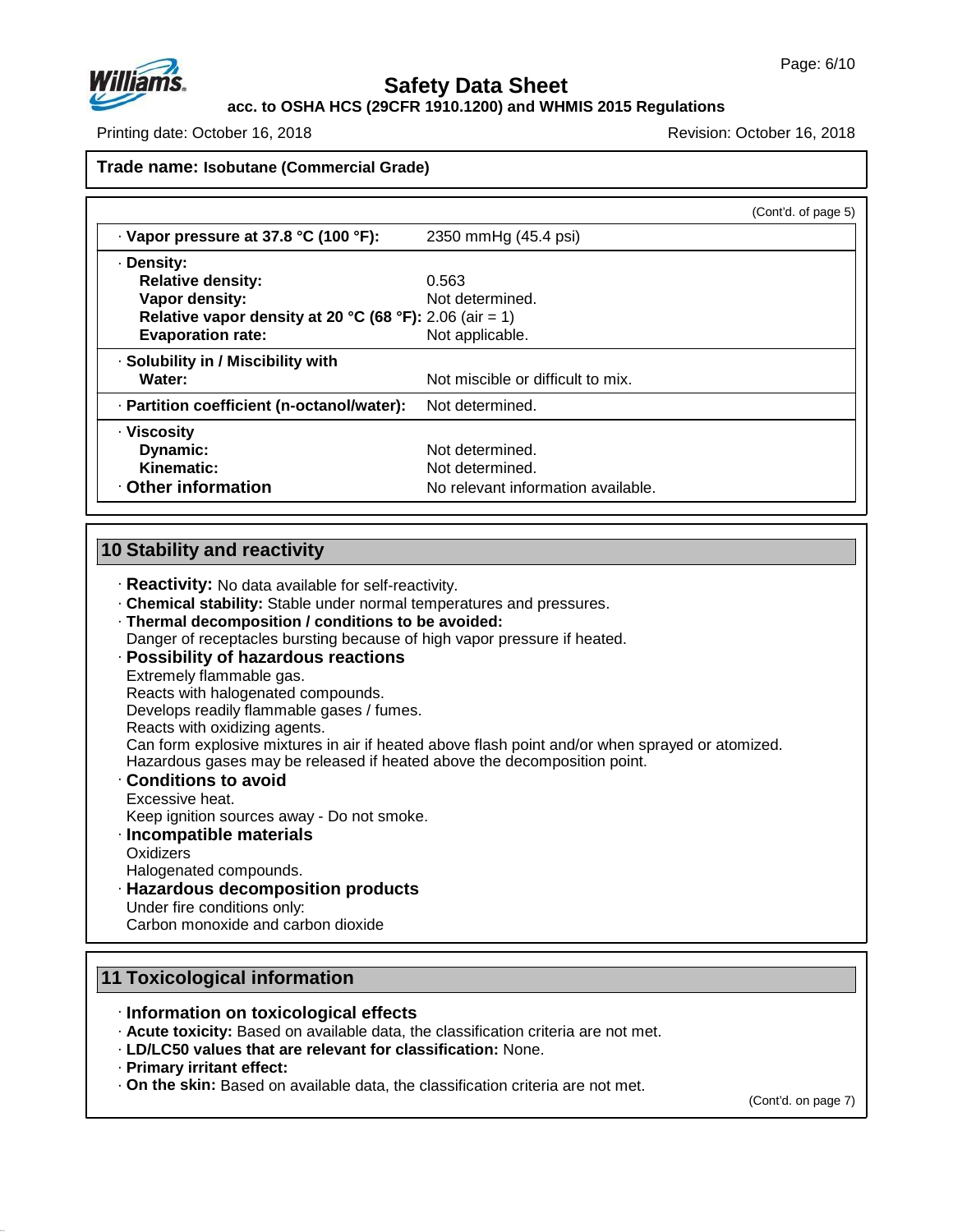

**acc. to OSHA HCS (29CFR 1910.1200) and WHMIS 2015 Regulations**

Printing date: October 16, 2018 Revision: October 16, 2018

**Trade name: Isobutane (Commercial Grade)**

(Cont'd. of page 6)

· **On the eye:** Based on available data, the classification criteria are not met. · **Sensitization:** Based on available data, the classification criteria are not met.

· **IARC (International Agency for Research on Cancer):**

None of the ingredients are listed.

· **NTP (National Toxicology Program):**

None of the ingredients are listed.

#### · **OSHA-Ca (Occupational Safety & Health Administration):**

None of the ingredients are listed.

#### · **Probable route(s) of exposure:**

Inhalation.

Eye contact.

Skin contact.

#### · **Acute effects (acute toxicity, irritation and corrosivity):**

May displace oxygen and cause rapid suffocation.

- · **Germ cell mutagenicity:** Based on available data, the classification criteria are not met.
- · **Carcinogenicity:** Based on available data, the classification criteria are not met.
- · **Reproductive toxicity:** Based on available data, the classification criteria are not met.
- · **STOT-single exposure:** Based on available data, the classification criteria are not met.
- · **STOT-repeated exposure:** Based on available data, the classification criteria are not met.
- · **Aspiration hazard:** Based on available data, the classification criteria are not met.

#### **12 Ecological information**

#### · **Toxicity**

- · **Aquatic toxicity** No relevant information available.
- · **Persistence and degradability** No relevant information available.
- · **Bioaccumulative potential:** No relevant information available.
- · **Mobility in soil:** No relevant information available.
- · **Additional ecological information**
- · **General notes:** Not known to be hazardous to water.
- · **Results of PBT and vPvB assessment**
- · **PBT:** Not applicable.
- · **vPvB:** Not applicable.
- · **Other adverse effects** No relevant information available.

# **13 Disposal considerations**

#### · **Waste treatment methods**

#### · **Recommendation:**

47.0.13

Contact waste processors for recycling information.

The user of this material has the responsibility to dispose of unused material, residues and containers in compliance with all relevant local, state and federal laws and regulations regarding treatment, storage and disposal for hazardous and nonhazardous wastes.

#### · **Uncleaned packagings**

· **Recommendation:** Disposal must be made according to official regulations.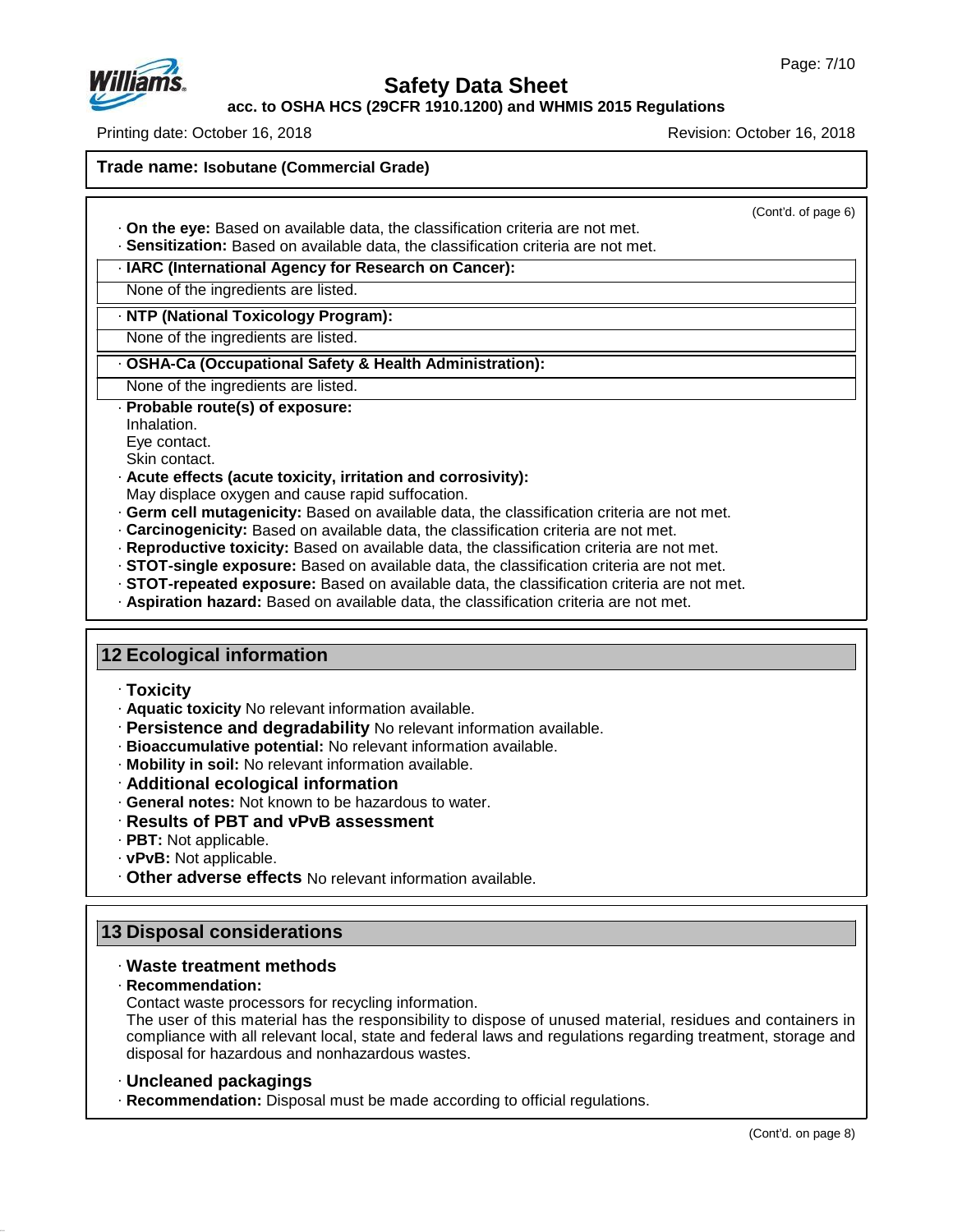

# **Safety Data Sheet**

**acc. to OSHA HCS (29CFR 1910.1200) and WHMIS 2015 Regulations**

Printing date: October 16, 2018 **Printing date: October 16, 2018** Revision: October 16, 2018

**Trade name: Isobutane (Commercial Grade)**

(Cont'd. of page 7)

| <b>14 Transport information</b>                         |                                                          |
|---------------------------------------------------------|----------------------------------------------------------|
| · UN-Number<br>· DOT, ADR, IMDG, IATA                   | <b>UN1075</b>                                            |
| · UN proper shipping name<br>· DOT, IATA<br>· ADR, IMDG | Petroleum gases, liquefied<br>PETROLEUM GASES, LIQUEFIED |
| · Transport hazard class(es)                            |                                                          |
| $\cdot$ DOT                                             |                                                          |
|                                                         |                                                          |
| · Class                                                 | 2.1                                                      |
| · Label                                                 | 2.1                                                      |
| $·$ ADR                                                 |                                                          |
| · Class<br>· Label                                      | 2.12F<br>2.1                                             |
| · IMDG, IATA                                            |                                                          |
|                                                         |                                                          |
| · Class<br>· Label                                      | 2.1                                                      |
|                                                         | 2.1                                                      |
| · Packing group                                         | This UN-number is not assigned a packing group.          |
| <b>Environmental hazards</b><br>· Marine pollutant:     | No                                                       |
| · Special precautions for user                          | Not applicable.                                          |
| · Danger code (Kemler):<br>· EMS Number:                | 21<br>$F-D, S-U$                                         |
| · Transport in bulk according to Annex II of            |                                                          |
| <b>MARPOL73/78 and the IBC Code</b>                     | Not applicable.                                          |
| · Transport/Additional information:                     |                                                          |
| · IATA                                                  |                                                          |
| Cargo Aircraft Only.                                    |                                                          |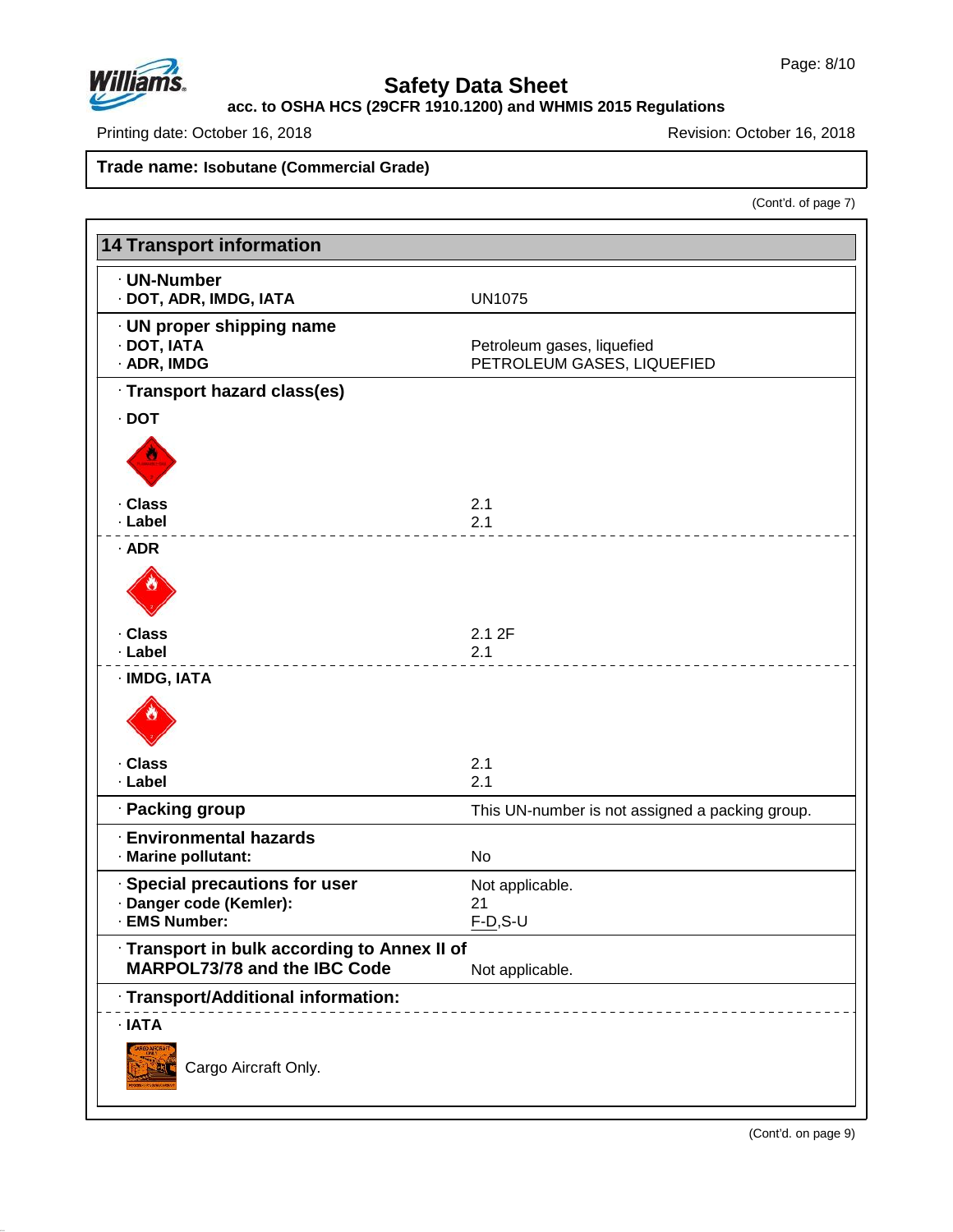

**acc. to OSHA HCS (29CFR 1910.1200) and WHMIS 2015 Regulations**

Printing date: October 16, 2018 Revision: October 16, 2018

#### **Trade name: Isobutane (Commercial Grade)**

(Cont'd. of page 8)

# **15 Regulatory information**

- · **Safety, health and environmental regulations/legislation specific for the substance or mixture**
- · **United States (USA)**

· **SARA**

· **Section 302 (extremely hazardous substances):**

None of the ingredients are listed.

· **Section 355 (extremely hazardous substances):**

None of the ingredients are listed.

· **Section 313 (Specific toxic chemical listings):**

None of the ingredients are listed.

· **TSCA (Toxic Substances Control Act)**

All ingredients are listed.

· **Clean AirAct (CAA) Section 112(r) Accidental Release Prevention (40 CFR 68.130):**

| 75-28-5   isobutane     | 10000 |
|-------------------------|-------|
| 106-97-8 butane         | 10000 |
| 74-98-6 <b>Propane</b>  | 10000 |
| 75-08-1 ethyl mercaptan | 10000 |

· **Proposition 65 (California)**

· **Chemicals known to cause cancer:** None of the ingredients are listed.

· **Chemicals known to cause developmental toxicity for females:**

None of the ingredients are listed.

· **Chemicals known to cause developmental toxicity for males:**

None of the ingredients are listed.

· **Chemicals known to cause developmental toxicity:**

None of the ingredients are listed.

· **EPA (Environmental Protection Agency):**

None of the ingredients are listed.

· **IARC (International Agency for Research on Cancer):**

None of the ingredients are listed.

· **Canadian Domestic Substances List (DSL) (Substances not listed.):**

All ingredients are listed.

#### **16 Other information**

47.0.13

This information is based on our present knowledge. However, this shall not constitute a guarantee for any specific product features and shall not establish a legally valid contractual relationship.

#### · **Abbreviations and acronyms:**

ADR: European Agreement concerning the International Carriage of Dangerous Goods by Road